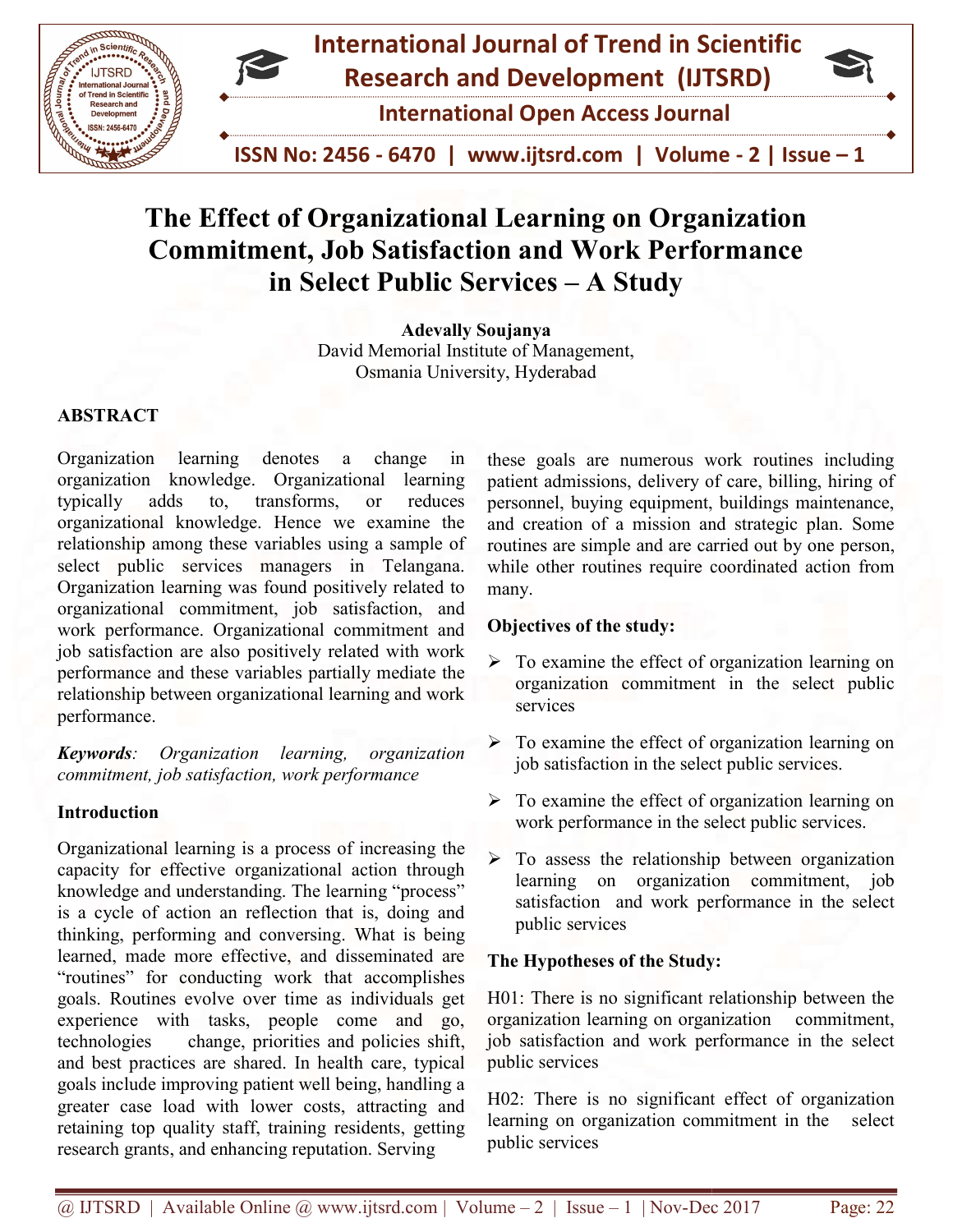H03: There is no significant effect of organization learning on job satisfaction in the select public services

H04: There is no significant effect of organization learning on work performance in select public services.

#### Limitations of the study:

This study is limited to one region in India, namely Telangana. It does not take into account other regions. Hence this may place some constraints on drawing inferential conclusions. Therefore, it would be useful in further studies to consider other variables to assess organization learning in select public services.

## Review of Literature

In recent years, performance management has come to the fore as organizations seek constantly to optimize their human resources in the face of growing competitive pressures (Suliman, 2001). The general consensus in the learning organization literature is that learning at the organizational level is a prerequisite for successful organizational change and performance (Garvin, 1993; Hendry, 1996). According to Watkins and marsick (1996) learning could enhance the intellectual capabilities of the employees; as such organizations will eventually be better off through having learned employees. Organizational learning can be regarded as a dynamic process of creation, acquisition and integration of knowledge aimed at development of resources and capabilities that contribute to better performance (Chonko et al., 2003; Choe, 2004; Gonzales, 2001; Lopez et al., 2005; Wu and Cavusgil, 2006).

Garver (1996) shows that there is significant positive relationship between measure of learning activities and performance at work indicating higher performers are involved in greater volume of learning activities. Jashapara (1993) reported that learning in an organization have a positive impact on organizational performance. Skerlavaj, Stemberger, Skrinjar and Dimovski (2006) reported from their study that organizational learning has a positive direct impact on performance.

Research Methodology: The data was collected from 100 employees using self-administered questionnaire. The final response rate was  $87 \%$  (100); based on this the analysis was carried out. The Statistical Package for Social Science (SPSS) is used.

#### Findings and Discussion

Respondents' background: Majority of the respondents (64%) is male. In terms of age distribution, 63% of the respondents were less than 40 years old, 20% were between the ages of 41 to 50 years, and 17% of the respondents were 51 years and above. The wide age range indicates a diverse sample. From the data on educational level, 70% of the respondents were bachelor's degree holders, 29% were masters' degree holders, and only 1% had obtained PhD qualification. For job category or ranking of the respondents, 52% are lower level managers, 41% middle level managers and 7% top level managers. In term of work experience, 56% of the respondents had less than 10 years work experience, 8% had 11 to 15 years work experience, and 36% had 16 years or more work experience. The following subsection discussed the relationship and mediating effects between the constructs.

Organizational Learning and Work Performance: From Table 1 and based on Cohen (1988) guideline, there is a positive moderate relationship at the corrected alpha ≤0.0125 level between organizational learning and work performance  $(r= .484, n= 100, p)$  $\leq 0.0001$ ). The result indicates that organizational learning has a positive moderate linear relationship with work performance. Improvement in the organizational learning activities among the public service managers increases knowledge, improves capabilities and skills thereby enhance their work performance. The present result supports the findings of earlier studies (Correa, Morales, and Pozo, 2007; Ellinger et al., 2003; Garver, 1996; Jashapara, 1993; Jimenez and Navarro, 2006).

## Organizational Learning and Organizational Commitment

There is a high positive relationship at the corrected alpha  $\leq 0.0125$  level between organizational learning and organizational commitment  $(r= .561, n= 100,$ p≤0.0001). The result indicates that organizational learning has a positive strong linear relationship with organizational commitment. With improvement in the organizational learning activities, organizational commitment among the public service managers increases. This finding supports the research result of Wright (1997) where organizational commitment was found influencing organizational learning. The present findings also similar to the study conducted by Wang (2003) to examine the relationship among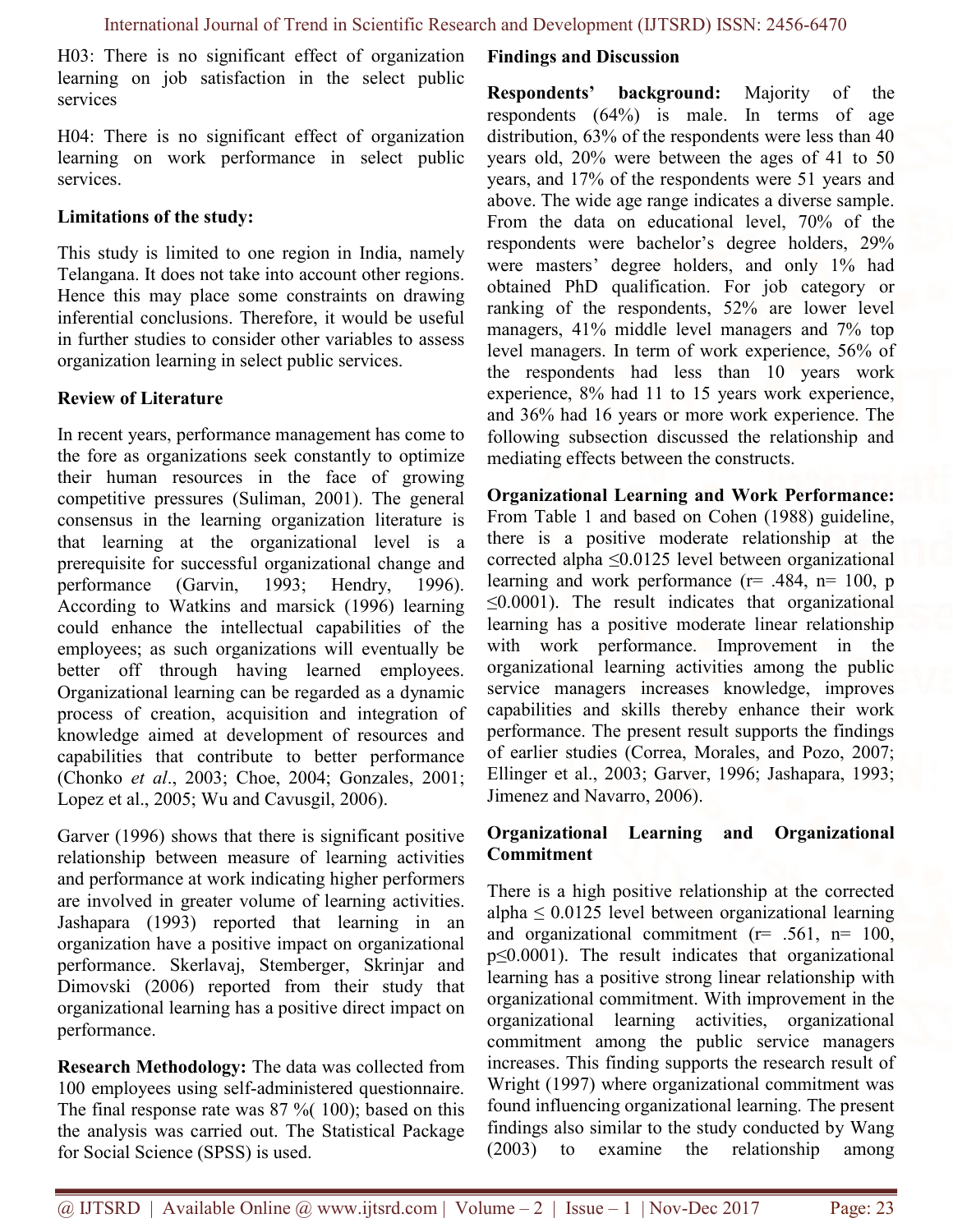## International Journal of Trend in Scientific Research and Development (IJTSRD) ISSN: 2456-6470

organizational learning culture, job satisfaction, and organizational commitment in native Organizational Learning and Job Satisfaction

There is a positive high linear relationship at the corrected alpha  $\leq 0.0125$  level between organizational learning and job satisfaction (r= .551, n= 100,  $p \le$ 0.0001). Improvement in organizational learning activities increases job satisfaction among the public service managers. This finding is in line with research result conducted by Wright (1997), and Egan et al. (2004) where they reported that organizational learning is associated with employees' job satisfaction. Result of the study by Egan et al. (2004) suggests that organizational learning is associated with job satisfaction and although these constructs are highly correlated, they tend to be conceptually distinct. Yang et al. (2003) reported that organizational learning culture acted as a predictive variable to the job satisfaction variable. Wang (2005) reported in his study that organizational learning culture has positive strong relationship with employee job satisfaction.

|                            | <b>Mean</b> | <b>Standard</b><br><b>Deviation</b> | <b>Organization</b><br><b>Learning</b> | <b>Organization</b><br><b>Commitment</b> | <b>Job</b><br>satisfaction | <b>Work</b><br>performance |
|----------------------------|-------------|-------------------------------------|----------------------------------------|------------------------------------------|----------------------------|----------------------------|
| Organization<br>Learning   | 5.48        | .597                                | 1.000                                  |                                          |                            |                            |
| Organization<br>Commitment | 5.16        | .967                                | $.561**$                               | 1.000                                    |                            | <b>CONTRACTOR</b>          |
| Job<br>satisfaction        | 4.83        | .797                                | $.551**$                               | $.736**$                                 | 1.000                      |                            |
| Work<br>performance        | 5.58        | .765                                | $.485**$                               | $.535**$                                 | $.512**$                   | 1.000                      |

Table 1: Pearson's Correlation Coefficient between the selected constructs

Note: \*\* Correlation is significant at the 0.01 level (2-tailed)

## Organizational Commitment, Job Satisfaction and Work Performance

Table 1 indicate a positive strong linear relationship at the corrected alpha  $\leq$  0.0125 level between organizational commitment and work performance (r= .535,  $n= 100$ ,  $p \le 0.0001$ ). With improvement in the organizational commitment, therefore it increased work performance among the public service managers. Table 1 also indicate a positive moderate linear relationship at the corrected alpha  $\leq 0.0125$ level between job satisfaction and work performance  $(r= .512, n= 435, p \le 0.0001)$ . This clearly indicates that satisfied employees perform better on their job and vice versa.

# Organizational Commitment as Mediator

The results shown in Table 2 indicate that all the conditions as advocated by Baron and Kenny (1986) were met. The first equation shows that organizational learning is significantly affected by organizational commitment  $(t=14.090; p=0.0001)$ . The second equation shows that the organizational learning significantly affects the work performance  $(t=11.517)$ ; p=0.0001) and the third equation reveals that organizational commitment has a significant unique effect on work performance  $(t=8.103; p=0.0001)$ . The beta value in the second equation (0.484) was larger than the beta value in the third equation (0.384). Organizational learning (antecedent) predicts organizational commitment, and organizational commitment in turn predicts the work performance (consequence) of the public service managers. Therefore, in this study it can be concluded that organizational commitment partially mediates the relationship between organizational learning and work performance.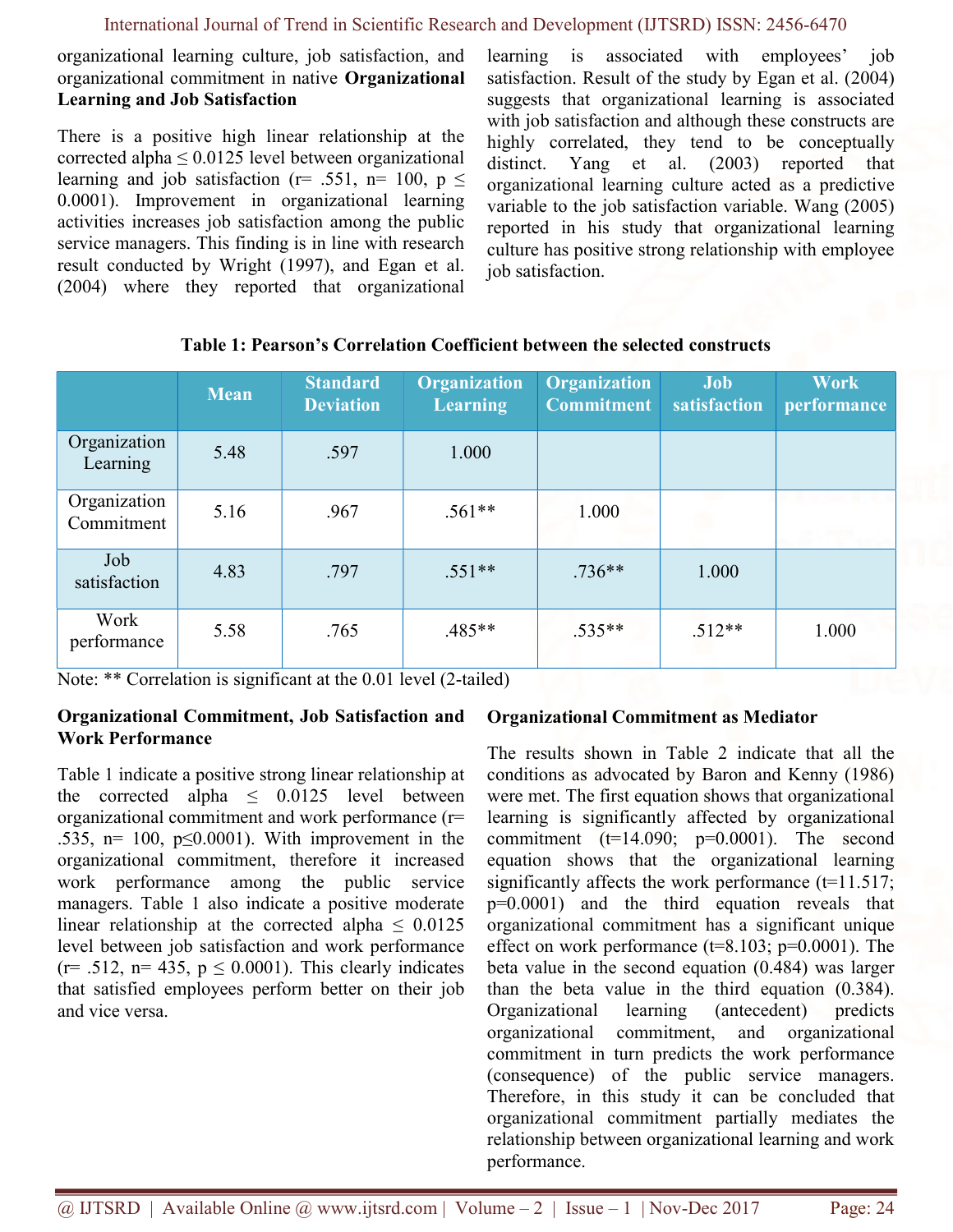| <b>Equation</b> | <b>Variable</b> | <b>Unstandardized</b><br><b>Coefficients (B)</b> | <b>Standardized</b><br><b>Coefficients</b><br>(Beta) | -t     | p     |
|-----------------|-----------------|--------------------------------------------------|------------------------------------------------------|--------|-------|
| $\overline{1}$  | (Constant)      | 6.303                                            | .561                                                 | .463   | .643  |
| DV: OC          | <b>OL</b>       | .910                                             |                                                      | 14.090 | .0001 |
| $\overline{2}$  | (Constant)      | 2.178                                            | .484                                                 | 7.328  | .0001 |
| DV: WP          | <b>OL</b>       | .621                                             |                                                      | 11.517 | .0001 |
| $\overline{3}$  | (Constant)      | 2.128                                            | .269                                                 | 7.674  | .0001 |
| DV: WP          | <b>OL</b>       | .345                                             | .384                                                 | 5.681  | .0001 |
|                 | <b>OC</b>       | .303                                             |                                                      | 8.103  | .0001 |

Table 2: Three Steps Separate Regression Equations for Organizational Commitment

Note: DV= Dependent Variable, OC= Organizational Commitment, WP= Work performance, OL= Organizational Learning

# Job Satisfaction as Mediator:

The results from Table 3 indicate that all the conditions as advocated by Baron and Kenny (1986) were met. The result in the first equation indicates that organizational learning significantly affects job satisfaction  $(t=13.757; p=0.0001)$ . In the second equation, organizational learning significantly affects work performance  $(t=11.157; p=0.0001)$  and in the third equation job satisfaction has a significant unique effect on work performance ( $t=7.392$ ;  $p=0.0001$ ). The beta value in the second equation (0.484) is larger than the beta value in the third equation (0.351). Therefore, in this study it can be concluded that job satisfaction partially mediates the relationship between organizational learning and work performance. Organizational learning (antecedent) predicts job satisfaction, and job satisfaction in turn predicts the work performance (consequence) of the public service managers

| <b>Equation</b> | <b>Variable</b> | <b>Unstandardized</b><br><b>Coefficients (B)</b> | <b>Standardized</b><br><b>Coefficients</b><br>(Beta) | t      | $\boldsymbol{p}$ |
|-----------------|-----------------|--------------------------------------------------|------------------------------------------------------|--------|------------------|
|                 | (Constant)      | .797                                             | .551                                                 | 2.700  | .007             |
| DV: JS          | OL              | .736                                             |                                                      | 13.757 | .0001            |
| $\overline{2}$  | (Constant)      | 2.178                                            | .484                                                 | 7.328  | .0001            |
| DV: WP          | OL              | .621                                             |                                                      | 11.517 | .0001            |
| $\overline{3}$  | (Constant)      | 1.909                                            | .290                                                 | 6.753  | .0001            |
| DV: WP          | <b>OL</b>       | .372                                             | .351                                                 | 6.109  | .0001            |
|                 | <b>JS</b>       | .337                                             |                                                      | 7.392  | .0001            |
|                 |                 |                                                  |                                                      |        |                  |

# Table 3: Three Steps Separate Regression Equations for Job Satisfaction

Note: DV= Dependent Variable, JS= Job Satisfaction, WP= Work performance, OL= Organizational Learning